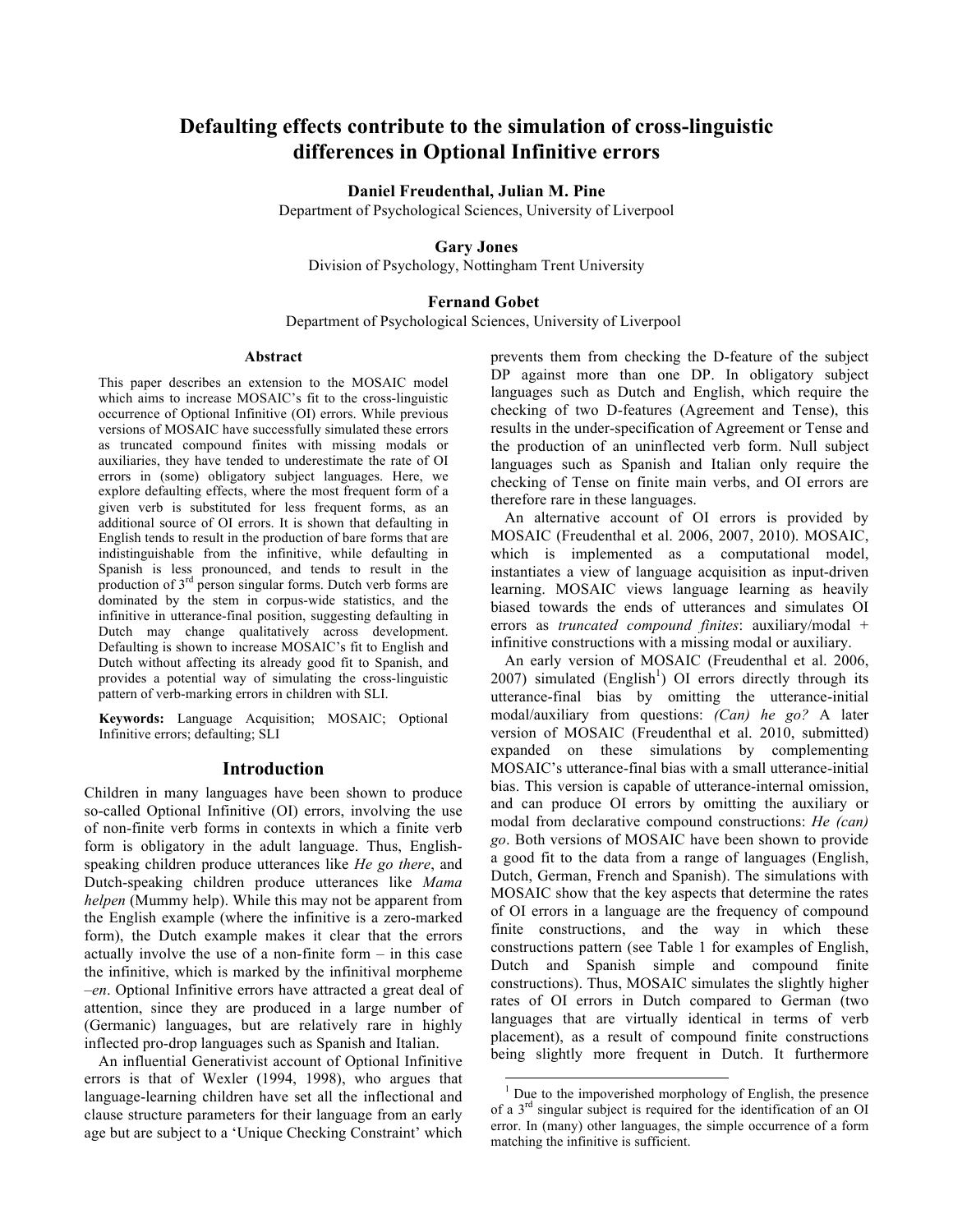simulates the far higher rates of OI errors in Dutch (and German) compared to Spanish, despite the fact that, in Spanish, compound constructions occur at rates that are similar to Dutch/German. The key aspect here is that nonfinite forms in Dutch and German occur in utterance-final position, following potential complements, whereas they tend to occur in medial position in Spanish (preceding potential complement). The proportion of verbs in utterance-final position that are non-finite is therefore far higher in Dutch/German, and MOSAIC's utterance-final bias thus results in higher levels of OI errors in Dutch/German compared to Spanish.

Table 1: Simple and compound finite constructions in English, Dutch and Spanish.

| Simple Finite                                    |
|--------------------------------------------------|
| I eat a cookie                                   |
| Ik eet een koekje (I eat a cookie)               |
| Como una galleta ((I) eat a cookie)              |
|                                                  |
| Compound Finite                                  |
| I want to eat a cookie                           |
| Ik wil een koekje eten (I want a cookie eat)     |
| Quiero comer una galleta ((I) want eat a cookie) |

However, one problem with the current version of MOSAIC is that it is unable to simulate the very high level of OI errors in early child English. Thus, Freudenthal et al. (2010) report that MOSAIC underestimates English OI rates by about 25 percentage points during the early stages, and suggest that a paradigm-building (cf MacWhinney 1978) or defaulting mechanism may provide an additional source of OI errors over the positional mechanism employed in MOSAIC. In particular, they point out that the impoverished morphological system of English results in a large proportion of present tense forms being indistinguishable from the infinitive. The high rate of OI errors in English children's speech may therefore partially reflect them producing the bare form as a default, and the inclusion of such a mechanism in MOSAIC may boost the model's rate of OI errors and improve the fit to the English data.

Räsänen, Ambridge and Pine (2014) provide support for this suggestion from an elicited production study in which English children were required to produce  $3<sup>rd</sup>$  singular verb forms. Räsänen et al. found that, across 48 verbs, there was a significant negative correlation between the children's rate of  $3<sup>rd</sup>$  singular –s production and the proportion of bare vs.  $3<sup>rd</sup>$  singular forms for these verbs in a representative input sample. Thus, children tended to omit the  $3<sup>rd</sup>$  singular –s most for those verbs that showed the greatest tendency to occur as bare rather than  $3<sup>rd</sup>$  singular forms in the input.

Since defaulting effects reflect the frequency distribution of individual verbs, they are likely to differ across different languages. This suggestion is supported by data from Spanish. Aguado-Orea (2004) provides data from a Spanish child who erroneously produced (the frequent)  $3<sup>rd</sup>$  person singular present tense in 3<sup>rd</sup> person plural present tense

contexts – an error that is currently beyond MOSAIC's capabilities.

Räsänen et al. (in prep) compared elicited production data from Swedish and English children in compound (modal) and simple finite contexts. Unlike in English, the Swedish infinitive is a marked form, which is clearly distinguishable from the highest frequency finite form. Räsänen et al. found that, while English children produced OI errors in both simple and compound finite contexts, Swedish children did so only in compound finite contexts. Data from this study thus suggest that the positional effect implemented in MOSAIC operates in both Swedish and English, while the defaulting effect is much more pronounced in English where the infinitive matches the most frequent finite form.

In summary, while there is strong (cross-linguistic) evidence for OI errors being compound finite structures with missing modals or auxiliaries, children appear to produce a second type of error that contributes to OI errors in some, but not all languages.

This paper aims to extend MOSAIC's existing mechanisms for the simulation of OI errors with a lexicallyspecific defaulting mechanism that substitutes the most common form of a verb for less common forms where a default forms exists for a given verb. The mechanism will be tested using three languages that have different inflectional paradigms and structural properties: English, Dutch and Spanish. The key question is whether the crosslinguistic differences in the inflectional paradigms and frequencies of verb forms give rise to different patterns of defaulting and whether such a mechanism is able to boost OI levels for English simulations without affecting the good fit to other languages. A second question concerns the plausibility of utterances with defaulted forms. A key characteristic of Dutch children in the OI stage, is that, when they produce non-finite forms, they overwhelmingly place them correctly in utterance-final position (rather than in finite V2 position). Since a defaulting mechanism does not affect verb position, it could potentially result in utterances that have non-finite verb forms in finite position, a feature that is rare in child speech.

#### **Input Analysis**

In order to determine the potential effects of defaulting across the three languages, corpora of child-directed speech were analysed to derive counts for the different verb inflections. There are substantial differences between the inflectional paradigms of English, Dutch and Spanish. The English (present tense) paradigm consists of two forms: the bare form (which matches the infinitive) and the 3rd person singular. The Dutch paradigm contains three forms. The stem  $(1^{st}$  person singular), stem+t  $(2^{nd}$  and  $3^{rd}$  person singular)<sup>2</sup> and stem +en (all 3 plurals). Dutch plural forms match the infinitive. In Spanish, all present tense forms are different, and none of them matches the infinitive. The

 $2^{\circ}$  The –t suffix on the  $2^{\text{nd}}$  person singular is dropped in questions where the subject follows the verb, and the resulting form is the stem.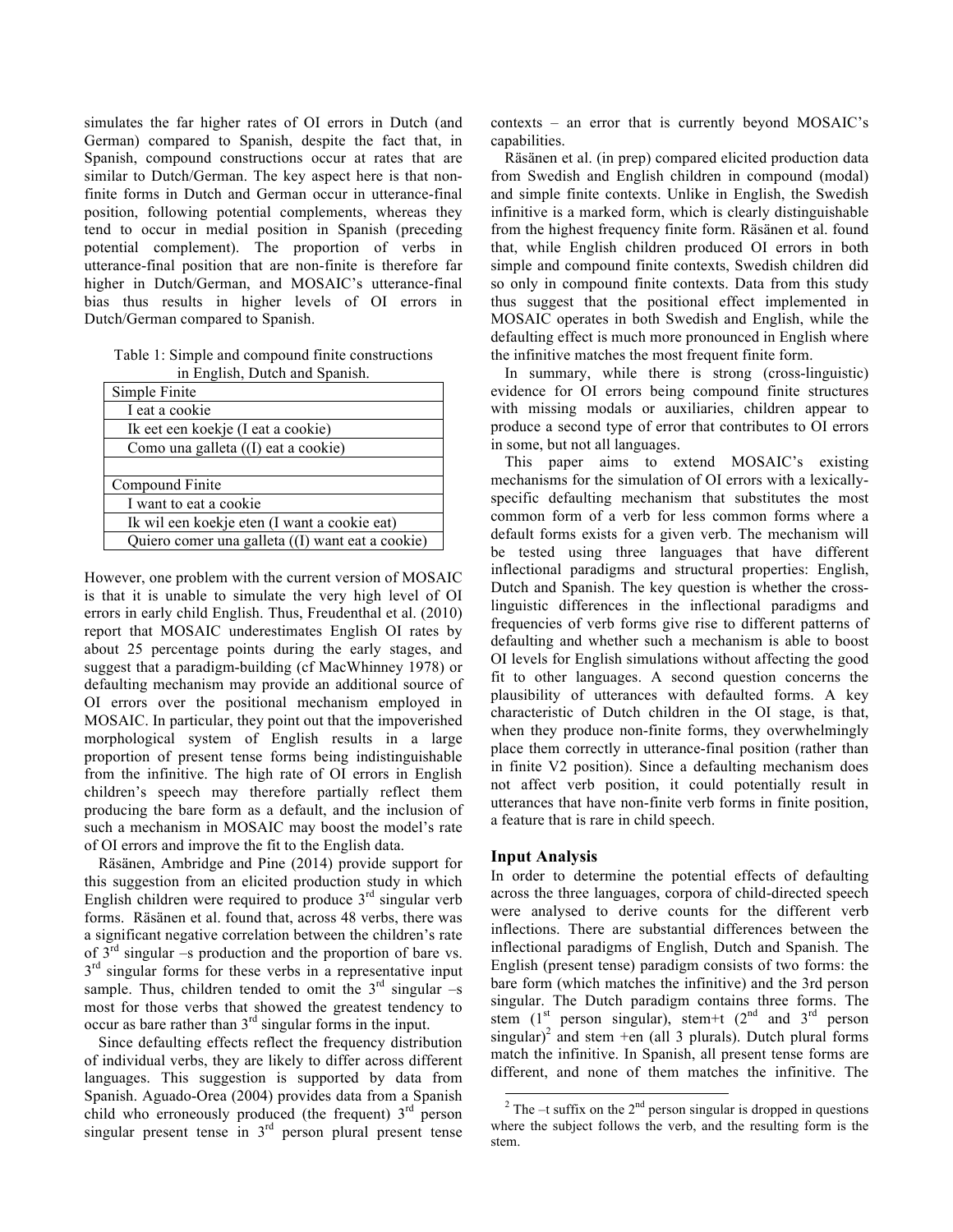Spanish paradigm (including the infinitive) thus has 7 distinct forms, compared to 3 for Dutch and 2 for English.

Counts were collected from a range of speakers. For English, the adult speech directed at all (12) children in the Manchester corpus (Theakston et al. 2001) was pooled. For Dutch, the pooled data from the Groningen corpus (Bol, 1996) was used. The Spanish counts were derived from the corpora of Juan and Lucia from the Nottingham corpus (Aguado-Orea, 2004) and combined with those of the Fern-Aguado corpus.

The main aim of the input analysis was to arrive at a distribution of verb forms in contexts that require an inflected verb form. In English and Dutch, this was done by restricting the analysis to utterances containing a pronominal subject and a matching verb in an appropriate position. For Spanish, which does not require overt subjects, the morphology tier of the transcript was used. This allowed for the exclusion of imperative forms. The input analysis counted forms in interrogative as well as declarative input.

A key manipulation in the input analysis was the collection of corpus-wide counts as well as counts from utterance-final sentence fragments of differing lengths ('bins'). A central assumption in MOSAIC is that children produce increasingly long utterance-final phrases and children's knowledge of inflection is likely to reflect the changing distribution of verb forms in these increasingly long utterance-final phrases. In order to facilitate the bin analysis, the input corpora were marked in the following way. Verb forms in simple finite utterances were marked as being tensed (e.g. *he goes-tensed away*). For compound finite utterances, the non-finite main verb was marked as untensed, while the modal was marked as tensed (e.g. *he can-tensed go-untensed, does-tensed he go-untensed?*). This procedure makes it possible to identify verb forms in contexts requiring a tensed form even when restricting the analysis to utterance-final fragments.

Counts for the different verb forms were collected across the corpus as well as for utterance-final bins of increasing length. For the bin analysis, untensed forms of main verbs were counted, provided the tensed modal was not included in the bin. Thus, the utterance *does-tensed he go-untensed*  contributes to the counts for *go* for bins of length 1 and 2, but not for bin 3, at which point the utterance contributes to the count for *does.* In terms of the developing child, this procedure is designed to simulate an increasing realization on the part of the child that, in modal contexts, tense and agreement are marked on the modal/auxiliary rather than the main verb. The counts generated in the input analysis were collected on a verb-by-verb basis. That is, for every English verb, the number of times it occurred as a  $3<sup>rd</sup>$  person singular or as a form that matched the bare form was counted (past tense forms as well as progressives and participles were ignored in the counts). For Dutch, forms matching the stem,  $3<sup>rd</sup>$  person singular and plural/infinitive were counted, and all 6 present tense forms and the infinitive were distinguished in Spanish.

The main aim of the input analysis was to determine the extent to which individual verbs showed a clear default. For present purposes, a verb was considered to have a default form when one form made up at least 65% of its occurrences. Only verbs that occurred a minimum of 5 times were included in the counts. Results for the English, Dutch and Spanish input analysis are shown in Tables 2 through 4.

| utterances are included in bins that exceed their length. |      |                                       |         |     |  |
|-----------------------------------------------------------|------|---------------------------------------|---------|-----|--|
| Bin size                                                  | Bare | $2^{\overline{\text{rd}}}\text{Sg}$ . | No      |     |  |
|                                                           | Form |                                       | default |     |  |
|                                                           | .94  | .01                                   | .06     | 108 |  |
|                                                           | .96  | .01                                   | .03     | 181 |  |
|                                                           | .94  | .02                                   | .04     | 215 |  |
|                                                           | .89  | .05                                   | .07     | 213 |  |
|                                                           | .82  | .06                                   | .12     | 195 |  |

Table 2: Proportion of verbs that show a default in the English input analysis for different bin sizes. Complete utterances are included in bins that exceed their length.

As can be seen in Table 2, English verbs predominantly default to the bare form/infinitive. Only a handful of verbs show a default for the  $3<sup>rd</sup>$  person singular. Examples of these verbs are *belongs*, *tastes*, *rains*, and *begins*. The proportion of verbs that show a default is affected by bin size. As bin size increases beyond 3, fewer verbs show a default. This is caused by the fact that, as bin size increases, bare forms in compound constructions disappear from the counts as they are replaced by auxiliaries and modals. However, increasing bin size does not change the nature of the default: fewer verbs show a default, but the bare form remains the dominant default form.

The analysis of the Dutch input (Table 3) shows more of a qualitative shift. For bin 1, most verbs show a default for the infinitive/plural, which occurs in utterance-final position (see Table 1). However, this effect is relatively short-lived, and, with increasing bin-size, the stem and  $3<sup>rd</sup>$  person singular take over as defaults. By bin 10, roughly half of the verbs show a default, split between the stem  $($  - two-thirds) and the  $3<sup>rd</sup>$  person singular ( $\sim$  one-third). As in the analysis of English, this shift is (partly) caused by modals and auxiliaries replacing non-finite forms. However, the main reason for this shift is that the (high frequency) singular finite forms differ from the infinitive. Since these finite forms take second position, they tend to occur in larger bins.

Table 3: Proportion of verbs that show a default in the Dutch input analysis for different bin sizes.

| Bin  | Inf.     | Stem | $2$ rd | No      |     |
|------|----------|------|--------|---------|-----|
| size |          |      | SG     | default |     |
|      | .82      | .05  | .04    | .09     | 78  |
|      | .57      | .14  | .09    | .20     | 93  |
| ∍    | .39      | .20  | .09    | .31     | 99  |
|      | .12      | .26  | .14    | .49     | 101 |
| 10   | $_{.00}$ | .36  | 19     | .46     | 101 |

Results for the Spanish analysis are shown in Table 4. The  $3<sup>rd</sup>$  person singular is the most frequent default form across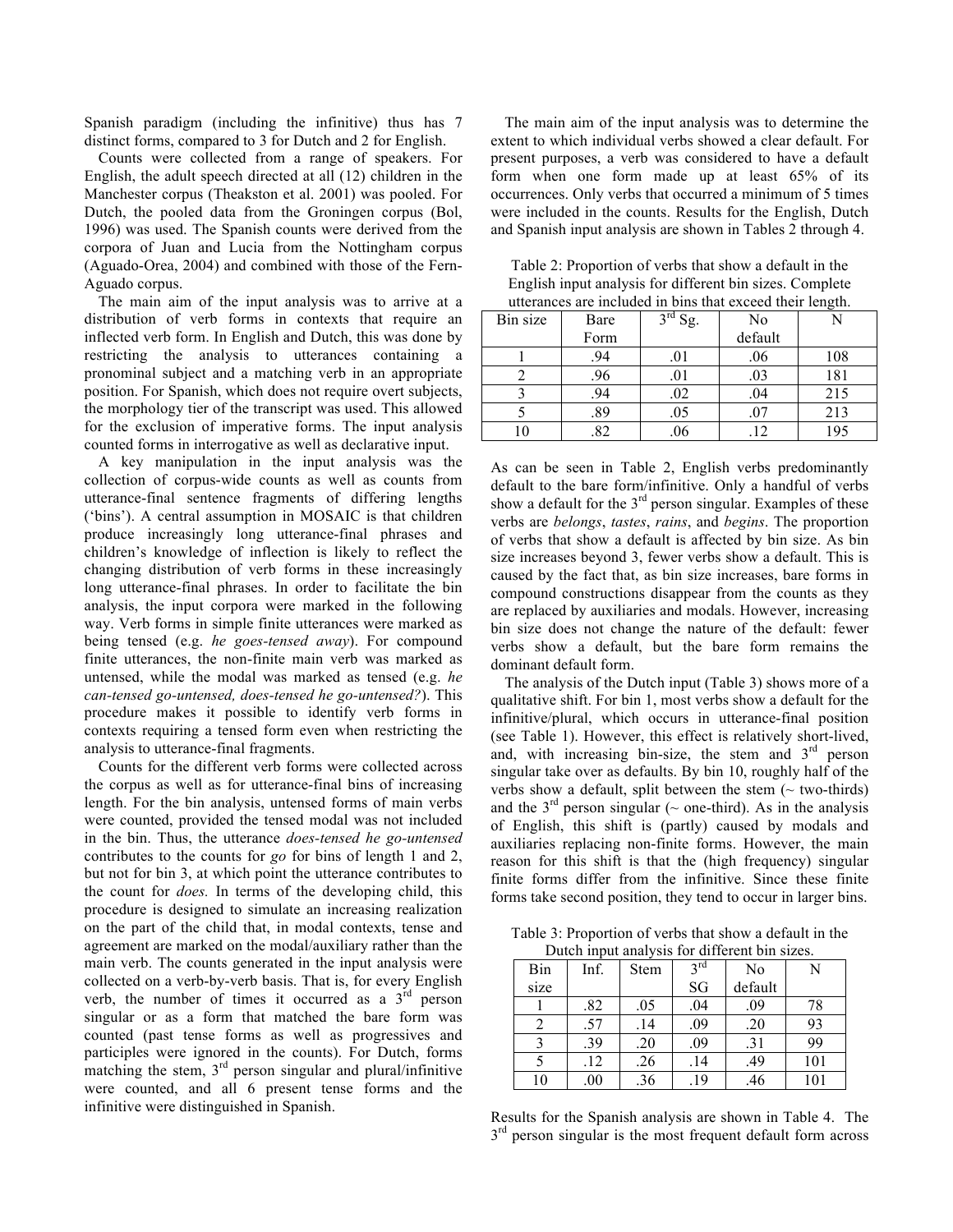all bin sizes. While some verbs show an (initial) default for the infinitive, this effect is far less pronounced than it is in Dutch, where infinitives occur in utterance-final position (after potential complements). However, the main difference between the Spanish and Dutch analysis is that the proportion of verbs that show a default is far lower in Spanish. This difference reflects the fact that the Spanish (present tense) inflectional system is split across 6 forms, compared to 3 for the Dutch system.

| Spainsii mput anarysis for unferent om sizes. |      |      |          |                 |         |     |
|-----------------------------------------------|------|------|----------|-----------------|---------|-----|
| Bin                                           | Inf. | 1 st | $2^{nd}$ | $2^{\text{rd}}$ | No      | N   |
| size                                          |      | SG   | SG.      | SG              | default |     |
|                                               | .15  | .02  | .03      | .17             | .63     | 147 |
|                                               | .10  | .01  | .02      | .15             | .71     | 163 |
|                                               | .07  | .01  | .02      | .21             | .70     | 179 |
|                                               | .04  | .01  | .02      | .21             | .72     | 189 |
| 10                                            | .04  | .01  | .02      | .25             | .68     | 193 |

Table 4: Proportion of verbs that show a default in the Spanish input analysis for different bin sizes.

## **Implementing defaulting in MOSAIC**

The analyses reported in Tables 3, 4 and 5 suggest that defaulting is likely to result in different effects as a function of language and bin-size. In order to investigate how defaulting affects simulated child speech, MOSAIC models were trained on English, Dutch and Spanish input. The simulations were run using a new, more efficient implementation of MOSAIC, which replaces MOSAIC's discrimination net with a hash-table. The current implementation does not (yet) incorporate MOSAIC's chunking or generativity mechanism. However, the current implementation produces very similar results to those reported by Freudenthal et al. (2010), particularly at early points in development. Like the version used in Freudenthal et al., the current version complements MOSAIC's utterance-final bias with a small utterance-initial bias. This allows MOSAIC to produce incomplete utterance-final phrases as well as concatenations of utterance-initial words with utterance-final phrases. These concatenations allow for utterance-internal omission and the production of OI errors with subjects through modal omission (e.g *He* (*can*) *go*). The training procedure was similar to that employed in Freudenthal et al. (2010). For English, this involved the use of an input file that was coded for  $3<sup>rd</sup>$  singular contexts. This allowed for the identification of English OI errors in the absence of  $(3<sup>rd</sup>$  person singular) subjects, and therefore a straightforward comparison with Dutch and Spanish, which do not require the presence of a subject to identify OI errors.

Training MOSAIC models involves feeding the input through MOSAIC several times. Each run of the model produces increasingly long utterance-final phrases, which may be associated with (short) utterance-initial phrases. Since learning is frequency-sensitive, high frequency words or phrases have a higher likelihood of being learned than low frequency ones. Output is generated from MOSAIC by producing all utterance-final phrases and their concatenations with utterance-initial words. Output from

MOSAIC thus consists of a corpus of utterances, which can be directly compared to a corpus of child speech<sup>3</sup>.

All models were trained to a stage where MOSAIC's output reached a Mean Length of Utterance (MLU) of approximately 2.0. The output was then analysed to determine the number of utterances containing a main verb that were and were not marked for finiteness. Non-finite utterances were those that only contained a verb matching the infinitive (learned from a  $3<sup>rd</sup>$  person singular context for English), whereas finite utterances were those containing a finite main verb or auxiliary or modal. Freudenthal et al. (2010) analysed the speech of children from a number of different languages at an MLU of  $\sim$  2.0 and report approximate rates of OI errors of .90 for English, and .75 for Dutch. OI levels for 2 Spanish children were considerably lower at .05 and .20. MOSAIC models for these languages showed OI levels of .63 (English), .65 (Dutch) and .15 (Spanish). MOSAIC thus underestimated OI levels for English by approximately 25 percentage points, and by 10 percentage points for Dutch, while Spanish scores were within the range displayed by the children. Table 5 reports the results for MOSAIC models trained on the maternal speech to two English and Dutch children (Anne, Becky, Peter and Matthijs) and one Spanish child (Juan). OI rates before defaulting are similar to those reported by Freudenthal et al. (2010). Defaulting was implemented by searching MOSAIC's output for finite (present tense) verbs. In instances where a verb showed a default and the finite form did not match this default, the finite form was replaced with the default form. Tables 6 and 7 report the OI levels (and proportion of affected utterances) after defaulting based on thresholds of 0.60, 0.65 and 0.70. Table 6 reports results based on the counts for Bin10. Table 7 reports results for Bin2, a value close to the model MLUs, and hence developmentally appropriate.

| spailisti models before defaulting. |            |          |            |  |
|-------------------------------------|------------|----------|------------|--|
|                                     | <b>MLU</b> | Prop. OI | (verbal)   |  |
|                                     |            |          | utterances |  |
| Anne                                | 2.07       | .59      | 130        |  |
| Becky                               | 1.99       | .66      | 109        |  |
| Peter                               | 1.97       | .61      | 513        |  |
| Matthijs                            | 2.02       | .66      | 1008       |  |
| Juan                                | 197        | -15      | 1021       |  |

Table 5: Descriptive statistics for English, Dutch and Spanish models before defaulting

As can be seen in Table 6, defaulting based on Bin10 results in a small (8-12 percentage points) increase in OI levels for English, but has (virtually) no effect on Dutch and Spanish. The proportion of utterances that is affected by the defaulting mechanism also differs across languages. For English, it varies between 18 and 28%, while it is around 5% for Dutch and 3% for Spanish.

Since MOSAIC does not duplicate utterances, analyses are typically restricted to utterance types, and duplicate utterances are removed from child corpora.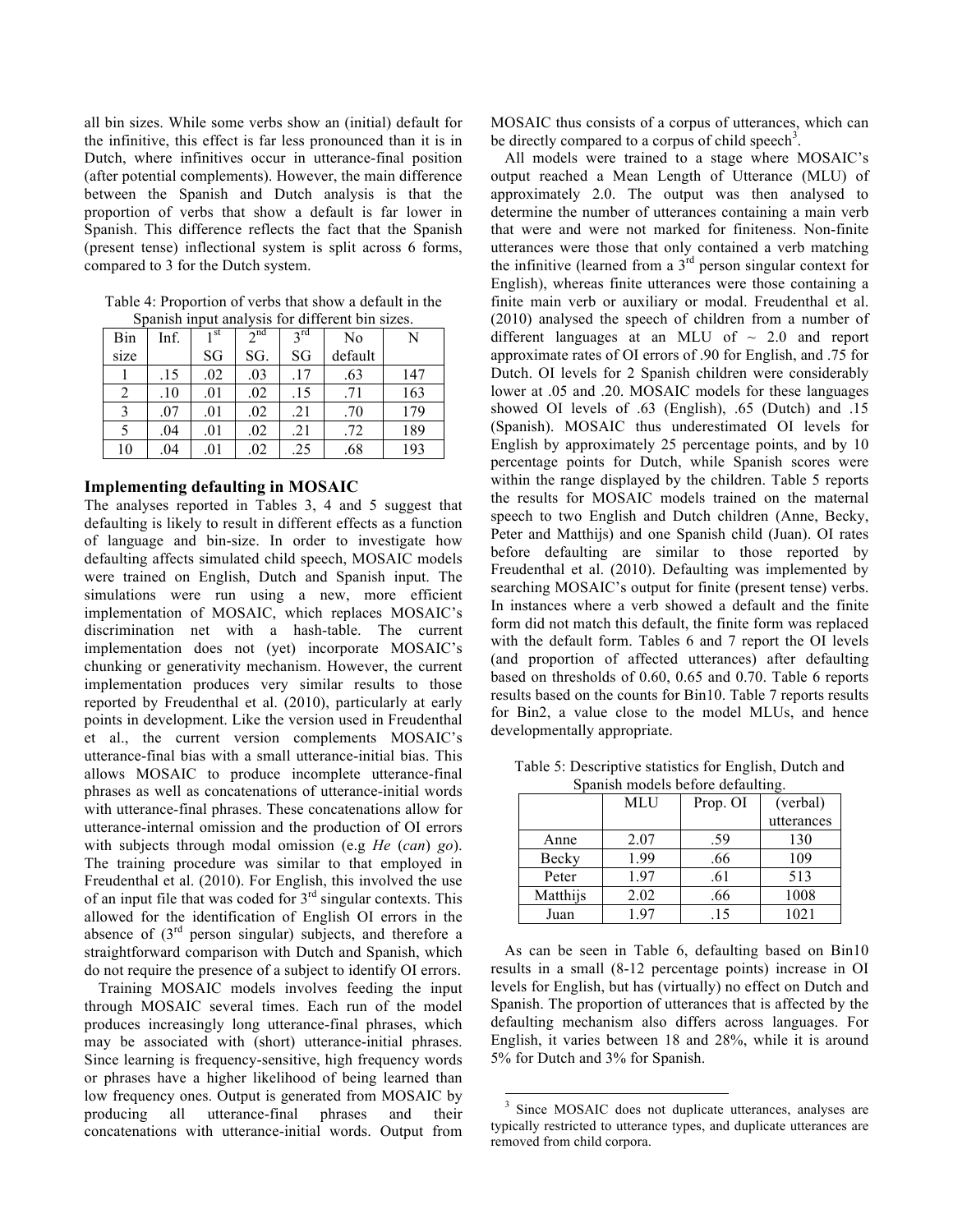| utterances in parentheses). |                      |          |          |  |  |
|-----------------------------|----------------------|----------|----------|--|--|
|                             | Defaulting Threshold |          |          |  |  |
|                             | .65<br>.60<br>.70    |          |          |  |  |
| Anne                        | .70(.28)             | .70(.28) | .71(.27) |  |  |
| Becky                       | .74(.18)             | .74(.18) | .74(.18) |  |  |
| Peter                       | .62(.05)             | .61(.03) | .61(.00) |  |  |
| Matthijs                    | .66(.06)             | .66(.05) | .66(.03) |  |  |
| Juan                        | .16(.03)             | .16(.03) | .16(.02) |  |  |

Table 6: Proportion of OIs for three levels of defaulting based on Bin 10 (proportion of affected

Defaulting based on the counts for Bin2 shows larger effects. Relative to Table 5, OI levels for English have increased by 18 to 27 percentage points, substantially more than for Bin10. OI levels for Dutch have increased by 4-5 percentage points, while Spanish OI levels are unaffected. The proportion of utterances affected by the defaulting mechanism is similar across Tables 6 and 7. The increase in OI levels for Bin2 relative to Bin10 thus does not reflect a simple increase in affected utterances. Instead, it represents a shift in the forms to which the model defaults.

Table 7: Proportion of OIs for three levels of defaulting based on Bin 2 (proportion of affected

utterances in parentheses).

|          | Defaulting Threshold |          |          |  |
|----------|----------------------|----------|----------|--|
|          | .60                  | .70      |          |  |
| Anne     | .86(.34)             | .86(.34) | .80(.29) |  |
| Becky    | .81(.19)             | .80(.18) | .79(.17) |  |
| Peter    | .66(.05)             | .66(.05) | .65(.05) |  |
| Matthijs | .70(.07)             | .70(.07) | .70(.06) |  |
| Juan     | .16(.04)             | .16(.03) | .16(.03) |  |

## **Error Analysis**

Since verb placement in Dutch is dependent on finiteness, defaulting in Dutch has the potential to result in grammatical errors that are not typical of child speech. This possibility was investigated by examining the nature of the utterances that resulted from defaulting in Dutch (at a threshold of 0.65 and Bin2). For Peter's model, 26 utterances were affected by defaulting, all of which involved a finite form being changed into an infinitive. Eight of the utterances contained a verb in final position, and thus resulted in a stereotypical OI error. Ten utterances contained a verb in finite (V2) position – a position occupied by plural verbs. However, since these utterances did not contain a subject they were not grammatically anomalous. A further 8 utterances contained a singular subject combined with a plural verb in V2 position. This type of error is rare in child speech. However, it makes up less than 2% of the entire output for Peter's model.

A similar pattern was apparent in Matthijs's output. Out of 66 utterances affected by defaulting, 5 resulted in clear error, and the remainder was roughly equally split between subjectless plurals and stereotypical OI errors.

In summary, the analysis of the output revealed that the defaulting mechanism produced few obvious errors. At an MLU of around 2, relatively few utterances contain enough syntactic elements for defaulting to result in clear errors. Non-matching subject-verb sequences (i.e. OI errors) are attested in child speech, and verb-object sequences can be contextually, but not grammatically, inappropriate. This latter type of error is likely to remain unnoticed in situations where the context is ambiguous or cannot be recovered  $-$  a situation that is likely to occur in corpus analyses, a common method in language acquisition research. An interesting observation in this respect is made by Verhagen and Blom (2014), who argue that the rate of inflectional errors in elicited production is far higher than in spontaneous speech. Apparently, children are worse at inflection than their spontaneous speech suggests.

While the error analysis raises the question of whether defaulting in Dutch is likely to result in higher error rates at higher MLUs (when more syntactic elements are present), this is unlikely to be the case. Defaulting is likely to reduce as children grow older and their MLU increases. Larger MLUs furthermore correspond to larger bins. Fewer verbs show a clear default in larger bins, and  $3<sup>rd</sup>$  person singular and (in particular) stem defaults become more frequent. To the extent that defaulting still occurs at high(er) MLUs, it is thus likely to involve defaulting to the stem, which is a phonologically simpler or reduced form. A relevant observation in this respect is that omission of  $3<sup>rd</sup>$  person singular –t (or production of the stem in a  $3<sup>rd</sup>$  person singular context) occurs in adult speech in some Dutch dialects. Defaulting at higher MLUs is therefore more likely to take the form of an error that is not uncommon in the adult language.

#### **Conclusions**

The main aim of this paper was to investigate defaulting effects as a contributing factor in children's cross-linguistic production of Optional Infinitive errors. An analysis of English, Dutch and Spanish child-directed speech corpora showed large cross-linguistic differences in the distribution of verb forms. A corpus-wide analysis showed that English verbs tend to be used in forms that match the bare form, whereas Spanish verbs tend to be used in either the 2nd or  $3<sup>rd</sup>$  person singular form. Dutch shows a similar pattern to Spanish with most verbs showing a default for the stem or  $3<sup>rd</sup>$  person singular. A developmentally-inspired input analysis which restricted the analysis to utterance-final phrases boosted the pattern for English. All but a handful of verbs occurred overwhelmingly in the bare form. The Dutch developmental analysis showed a shift from the stem and 3<sup>rd</sup> person singular towards the infinitive, while the Spanish analysis saw a reduction in the forms that default to the 2<sup>nd</sup> and 3rd singular forms. The input analysis thus suggested that the pattern of defaulting would differ across the three languages. English children are expected to default to the bare form. The fact that the bare form remains the default for larger bin sizes suggests that this effect may continue